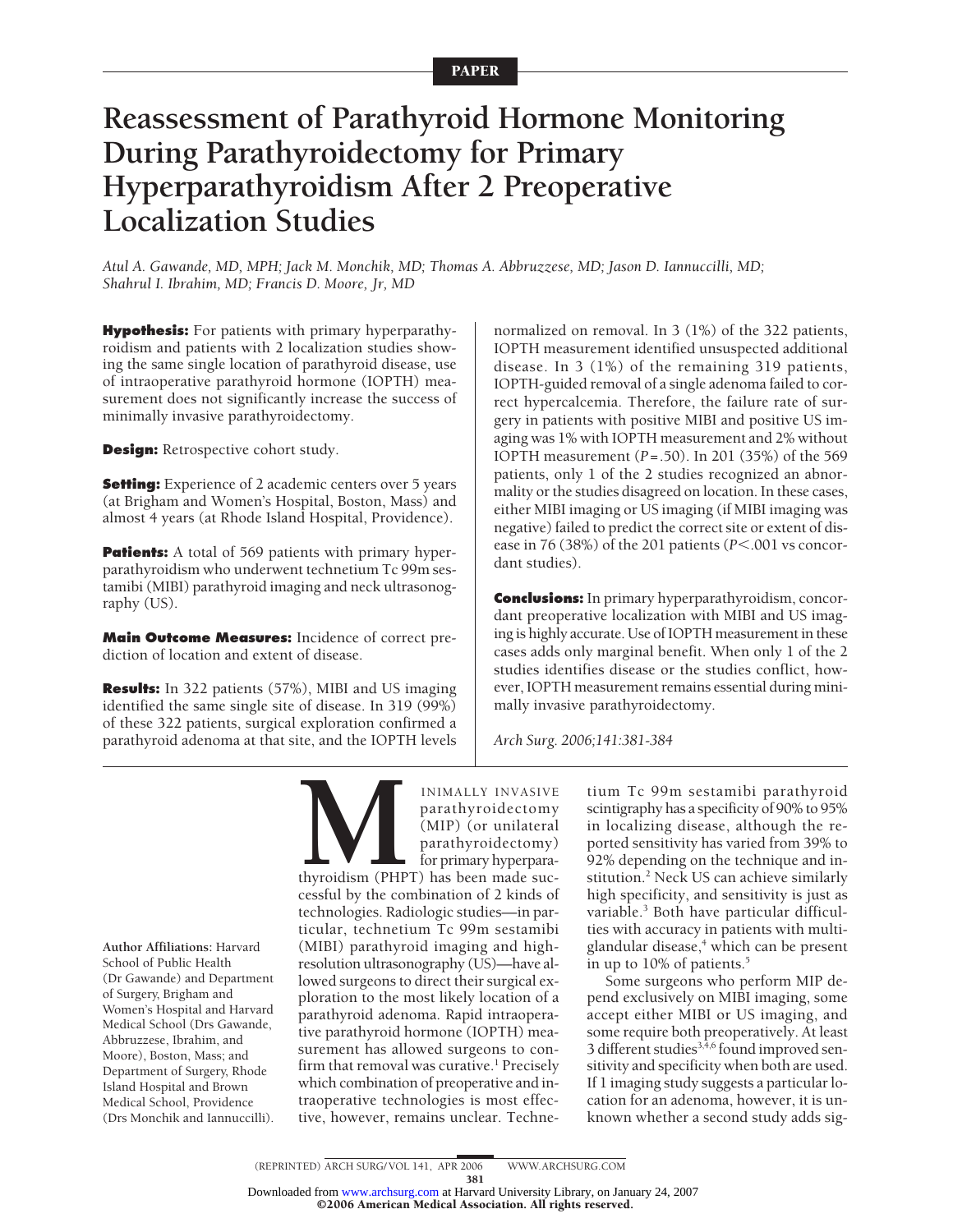# **Table 1. Relationship Between Imaging Findings and Surgical Outcome for Parathyroidectomy in Patients With Primary Hyperparathyroidism**

| <b>Imaging Findings</b>                                 | Patients.<br>No. (%) | <b>Patients With Correct</b><br>Localization, No. (%) | <b>Patients With Incorrect</b><br>Localization, No. (%) | <b>Patients With</b><br><b>Surgical Failure.</b><br>$No. (%)*$ |
|---------------------------------------------------------|----------------------|-------------------------------------------------------|---------------------------------------------------------|----------------------------------------------------------------|
| MIBI and US imaging positive for same site (concordant) | 322(57)              | $319(99)$ <sup>+</sup>                                | 3(1)                                                    | 3(1) <sup>†</sup>                                              |
| MIBI and US imaging discordant                          | 201(35)              | 125(62)                                               | 76 (38)                                                 | 6(3)                                                           |
| MIBI and US imaging negative (no localization)          | 46(8)                | <b>NA</b>                                             | 46 (100)                                                | 1(2)                                                           |
| <b>Total</b>                                            | 569(100)             | 444 (78)                                              | 125(22)                                                 | 10(2)                                                          |

Abbreviations: MIBI, technetium Tc 99m sestamibi; NA, not applicable; US, ultrasonography.

\*Surgical failure indicates persistent hypercalcemia after parathyroidectomy.

†*P*.001 vs discordant imaging.

‡*P* = .08 vs discordant imaging.

nificant accuracy to that prediction or is unnecessary. Furthermore, if a second imaging study does add accuracy, whether rapid IOPTH measurement provides significant additional benefit is also unknown.

We have routinely obtained both MIBI and US images for preoperative localization in patients with PHPT. We therefore sought to examine our combined institutional experience with MIP to more precisely determine the relationship between imaging and outcome. We hypothesized that 2 studies do indeed provide significantly greater accuracy of preoperative localization than 1 study. We further hypothesized that when both studies predict the same single location for parathyroid disease and when surgical exploration reveals an adenoma at that location, IOPTH measurement does not significantly increase the likelihood of resolution of PHPT following removal of that adenoma.

#### METHODS

In this retrospective cohort study, we gathered clinical data on all of the patients with PHPT undergoing US imaging, MIBI imaging, and parathyroidectomy at Brigham and Women's Hospital, Boston, Mass, between January 1, 1998, and December 31, 2003, and at Rhode Island Hospital, Providence, between January 1, 2000, and November 1, 2004. Patients with recurrent disease were excluded. Recorded data included the site of localization (if any) in each of the 2 studies, the findings at surgical exploration, and IOPTH measurements.

Imaging by MIBI was performed by administering 16 to 20 mCi of technetium Tc 99m sestamibi intravenously and obtaining early and delayed planar images (at 15 minutes and 2-3 hours) as well as single positron emission computed tomographic images of the neck and thorax. Ultrasonography was performed primarily by dedicated radiologists using color and power Doppler imaging. The radiologists performing either study were not blind to prior imaging results.

If findings for either study were at least suggestive of a possible site for a parathyroid adenoma, we regarded the study as positive for localization. We considered MIBI and US imaging concordant if they both localized a single adenoma on the same side of a patient's neck. They were discordant if one localized an adenoma and the other did not or if they localized disease on opposite sides.

If one or both studies localized a single potential parathyroid adenoma, we performed MIP focused on that site with limited incision and without contralateral exploration. (When the MIBI and US imaging were in conflict, the site identified by MIBI was targeted.) Blood samplesfor IOPTH measurement were taken prior to exploration (as a baseline) and at 10 minutes following removal of the suspected culprit parathyroid. The preoperative imaging was considered to have made a correct localization if an adenoma was found at the expected location and the IOPTH level dropped at least 50% following resection. Otherwise, the imaging was considered to have made an incorrect localization, and a complete neck exploration was performed.

Calcium and PTH measurements were obtained at postoperative follow-up, generally 2 to 4 weeks following surgery, and we recorded whether these confirmed the resolution of hypercalcemia. (Although we routinely obtain follow-up calcium and PTH measurements at 3 and 6 months following surgery, these were not analyzed for the purposes of this study.) If the patient remains persistently hypercalcemic with an inappropriately elevated PTH level after parathyroidectomy despite correct localization, this was considered a surgical failure.

The data were examined for any relationship between concordance or discordance of imaging findings and the measured surgical outcomes using  $\chi^2$  testing. We considered a  $\chi^2$ value with a *P* value less than .05 to be statistically significant.

# **RESULTS**

We identified a total of 569 patients for inclusion in the study. In 322 patients (57%), MIBI and US imaging identified the same single site of disease (imaging was concordant). In 201 patients (35%), the imaging studies were discordant—either the studies identified disease on opposing sides (16 patients) or only 1 of the 2 studies localized an abnormal parathyroid (185 patients). In an additional 46 patients (1%), neither study localized a potential site of disease, and a complete neck exploration was performed.

**Table 1** shows the relationship between the imaging findings and the outcome of parathyroidectomy. Among patients with discordant studies, the MIBI imaging (or the US imaging if the MIBI imaging was negative) correctly predicted the site of parathyroid disease in 125 (62%) of 201 patients as determined by both findings at surgical exploration and an appropriate drop in the rapid PTH level. Six (3%) of the 201 patients had persistent hypercalcemia after parathyroidectomy.

Concordant studies were significantly more accurate, correctly predicting the location of the adenoma normalization of IOPTH levels following removal in 319 (99%) of 322 patients (*P*.001 vs patients with discordant studies). In 3 (1%) of 322 patients, the IOPTH level did not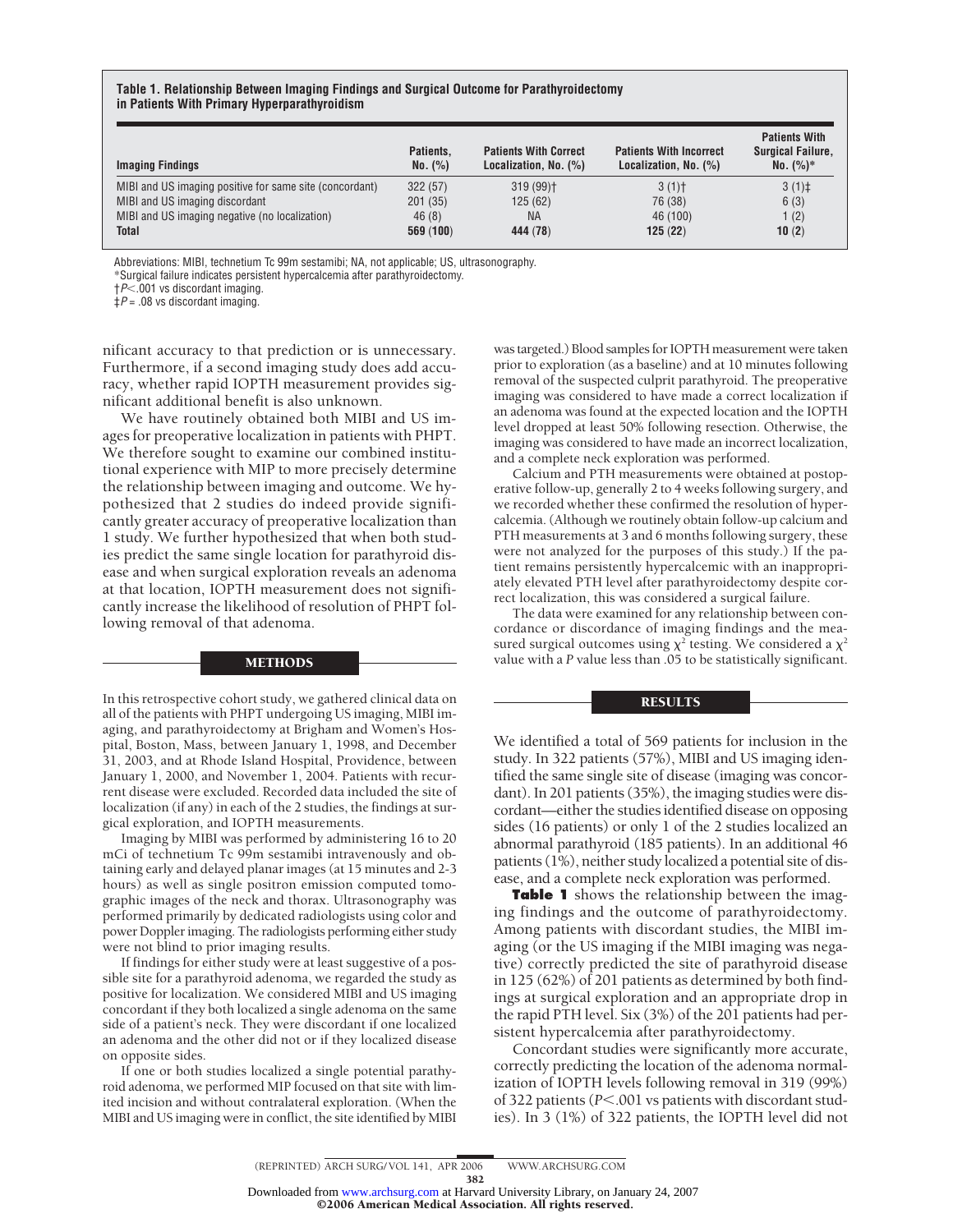| Table 2. Types of Error in Parathyroid Localization<br>by Classes of Imaging Discordance |                                                                                  |                                                                                |                                                                               |  |  |
|------------------------------------------------------------------------------------------|----------------------------------------------------------------------------------|--------------------------------------------------------------------------------|-------------------------------------------------------------------------------|--|--|
| <b>Imaging Findings</b>                                                                  | <b>Patients With</b><br>Localization<br>at Incorrect<br>Side of Neck,<br>No. (%) | <b>Patients</b><br>With Missed<br><b>Multiglandular</b><br>Disease,<br>No. (%) | <b>Patients</b><br><b>With Total</b><br>Incorrect<br>Localization,<br>No. (%) |  |  |
| MIBI and US imaging<br>positive for same site<br>(concordant)<br>$(n = 322)$             | $0*$                                                                             | $3(1)$ *                                                                       | $3(1)$ *                                                                      |  |  |
| MIBI and US imaging<br>discordant ( $n = 201$ )                                          | 48 (24)                                                                          | 28(14)                                                                         | 76 (38)                                                                       |  |  |
| MIBI and US imaging<br>negative (no<br>localization) ( $n = 46$ )                        | 46 (100)                                                                         | 7(15)                                                                          | 46 (100)                                                                      |  |  |
| Total $(N = 569)$                                                                        | 94(16)                                                                           | 38(6)                                                                          | 125(22)                                                                       |  |  |

Abbreviations: MIBI, technetium Tc 99m sestamibi; US, ultrasonography. \**P*.001 vs discordant imaging in each category of comparison.

decrease sufficiently, and further exploration revealed unsuspected additional disease. In an additional 3 (1%) of 319 patients, IOPTH-guided removal of an adenoma failed to correct hypercalcemia. There was a trend toward decreased surgical failure in patients with concordant studies (*P*=.08 vs patients with discordant studies).

The failure rate of surgery in patients with 2 concordant localizing studies was 1% with IOPTH measurement and 2% without IOPTH measurement. This was not a significant difference (*P*=.50). A sample of 2000 patients would be required to detect a difference of this small size.

Three quarters of the imaging errors involved localizing disease on the wrong side of a patient's neck or nowhere at all (**Table 2**). One quarter of the errors involved undetected multiglandular disease. **Table 3** summarizes the accuracy of the imaging studies individually and together. The MIBI and US imaging each had a sensitivity in the 60% to 70% range and a positive predictive value of 89%. When both were concordant for the same site, the positive predictive value increased to 99%.

## **COMMENT**

Our series demonstrates that when US and MIBI parathyroid imaging both localize the same suspicious site for disease in PHPT, the localization is highly accurate. None of our 322 patients undergoing MIP in this circumstance had incorrect lateralization. Furthermore, IOPTH levels failed to normalize following removal of the localized adenoma in only 3 of these 322 patients. This accuracy is significantly higher than that of any single imaging study and higher than that of 2 studies when only 1 localizes a suspicious site of disease.

Previous series have suggested this possibility. Haber et al<sup>3</sup> found that concordant localization by MIBI and US imaging had a positive predictive value of 100% in 47 patients, and Scheiner et al<sup>7</sup> found the same in 31 patients who underwent MIP. Arici et al<sup>6</sup> reported a positive predictive value of 96% in 105 patients who underwent MIP. Miura et al<sup>8</sup> found a positive predictive value of 95% in

| <b>Table 3. Accuracy of Imaging Studies</b>                   |                            |                            |                                                              |  |  |  |
|---------------------------------------------------------------|----------------------------|----------------------------|--------------------------------------------------------------|--|--|--|
| <b>Imaging Study</b>                                          | Sensitivity, %<br>(95% CI) | Specificity, %<br>(95% CI) | <b>Positive</b><br><b>Predictive</b><br>Value, %<br>(95% CI) |  |  |  |
| <b>MIRI</b>                                                   | 69 (66-73)                 | $92(90-94)$                | 89 (85-92)                                                   |  |  |  |
| US                                                            | 63 (59-67)                 | 90 (87-92)                 | 89 (86-92)                                                   |  |  |  |
| MIBI and US imaging<br>positive for same site<br>(concordant) | $56(51-60)$                | 60 (56-64)                 | 99 (97-100)                                                  |  |  |  |

Abbreviations: CI, confidence interval; MIBI, technetium Tc 99m sestamibi; US, ultrasonography.

39 patients undergoing bilateral neck exploration. Summing these studies, 216 (98%) of 222 patients with concordant imaging findings proved to have correct localization, and the results are very similar to ours. However, in each study, samples were too small to judge the role of IOPTH measurement with statistical confidence.

There are important limitations to our analysis. We did not systematically record calcium levels at 6-month follow-ups in this study. Although early recurrence after initially successful MIP is unusual,<sup>5</sup> our ultimate surgical success rate could prove lower than 99%. Also, MIBI and US imaging can have variable results depending on technique and experience. Our results were based on studies done predominantly by radiologists with a large volume of experience with parathyroid imaging. As a consequence, the sensitivity and perhaps even the positive predictive value of these studies may be lower in settings where such imaging is not routinely done.

Nonetheless, our findings have significant implications for surgeons performing parathyroidectomy. First, the results indicate that routinely obtaining both US and MIBI images in patients with PHPT provides useful information, even if an initial test result is positive. Patients with only 1 of 2 tests localizing disease have a onethird chance of needing a complete neck exploration because of incorrect lateralization or failure to detect multiglandular parathyroid disease. If MIP is attempted in these patients, IOPTH measurement is essential.

Second, the results indicate that IOPTH measurement provides only marginal, if any, benefit in patients with concordant studies. More than half of our patients with PHPT had concordant studies. For them, the likelihood of having an accurately localized, single adenoma is so high—approaching 100%—that we could not find a statistically significant decrease in the surgical failure rate from using IOPTH measurement.

There are some disadvantages to using IOPTH measurement. Patients have their anesthesia and operative time extended while waiting for the IOPTH results. Also, IOPTH measurement itself can be inaccurate. In about 6% of patients with only a single parathyroid adenoma, PTH levels will remain elevated longer than 10 minutes after removal, perhaps prompting unnecessary neck exploration.<sup>9</sup>

Based on the evidence, a reasonable approach could be to reserve IOPTH measurement for patients with discordant imaging studies only. Patients with concordant